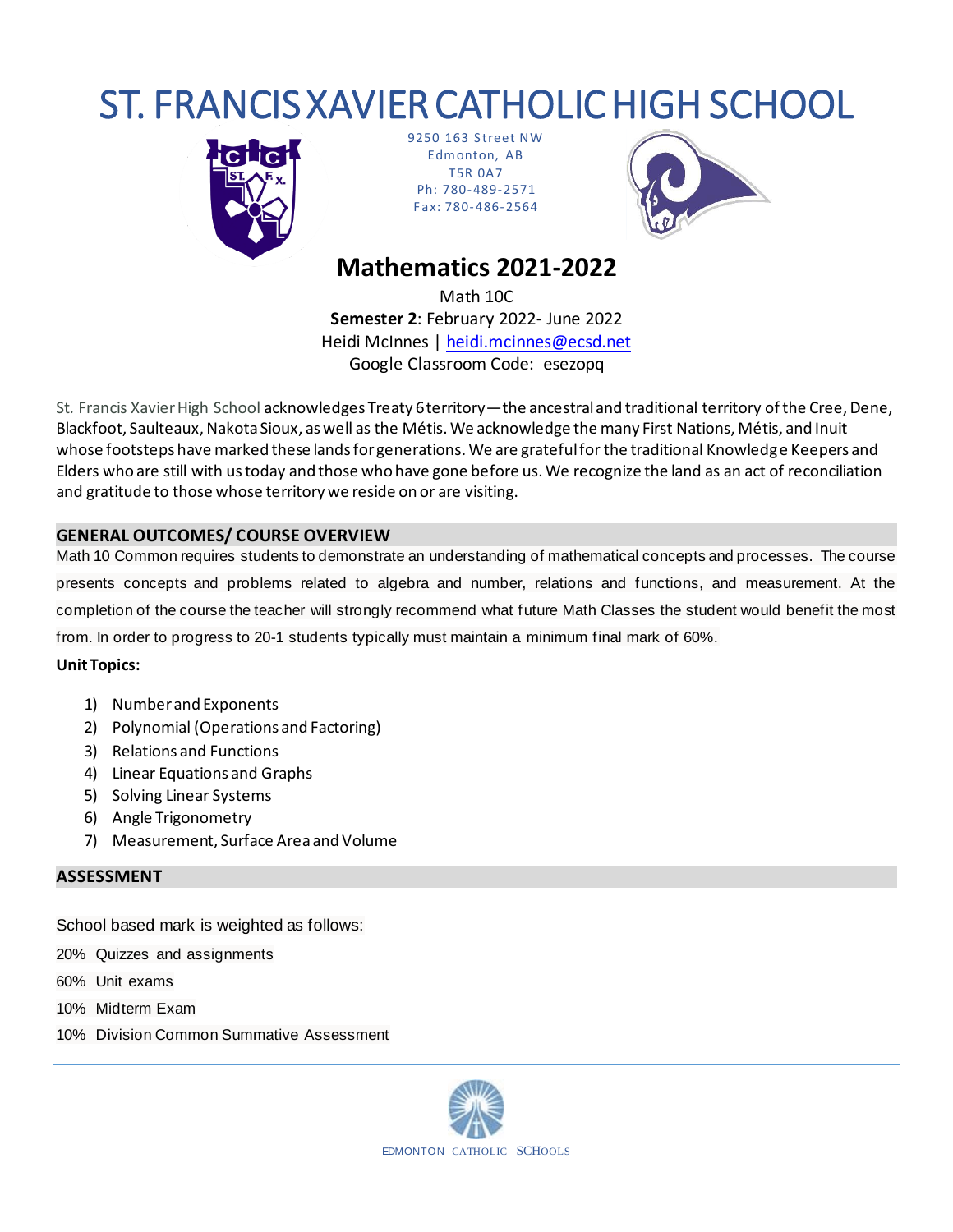In-Class Unit Exam Structure: 80 minutes with optional additional 15-minutes extra time• approx.15 machine scored questions: Multiple choice and Numerical Response [2 marks each] and approx.. 3-4 written response

#### **IMPORTANT:**

**A wide range of assessment information is used in the development of a student's final grade. At St. Francis Xavier High School, individualized assessments provide specific information regarding student progress and overall performance in class. Student assessment may vary from student to student to adapt for differences in student needs, learning styles, preferences, and paces. It should also be noted that not all assignments are used to determine the final grade, and that scale factors may have been used to determine the weight of individual assignments.**

#### **MISSED ASSESSMENT POLICY**

#### **Missed Exam Policy:**

Missed assessments will be assigned a mark of **zero** and will be completed as soon as possible pending the student's return. Marks for the missed assessment will only be awarded when a parent/guardian/doctor supplies a note with contact information and a valid reason for the absence. (Please see student handbook for the list of valid reasons: http://stfrancisxavier.ecsd.net/handbook.php). Please notify the teacher **prior** to extended absences if possible.

#### **PLAGIARISM**

We provide a Catholic education, where the Core Values of dignity, respect, fairness, personal and communal growth, loyalty, and honesty are the framework for all that we do. Within this Catholic education that St. Francis Xavier School provides, one of our main focuses is to encourage and facilitate the pursuit of knowledge and excellence in academics.

To ensure that we attain this focus, all students at our school community are expected:

- 1. to meet the standards of individual integrity outlined in the policy;
- 2. to practice intellectual honesty in the process of acquiring and extending knowledge by improving their own personal academic competence, critical thinking, and self-evaluation.

Therefore, students who submit work not their own, take or copy answers from another student or source (cheating), provide answers to any assessment to another student (collusion), cheat during examinations, or use unauthorized means to obtain answers or complete work, after investigation by the teacher supervisor, are at risk of the following:

- First offense May receive a zero for the assessment and a two-day suspension.
- Second offense May receive a zero for the assessment and a three-day suspension.
- Third offense May be removed from the class, further suspensions, or possible recommendation for expulsion.